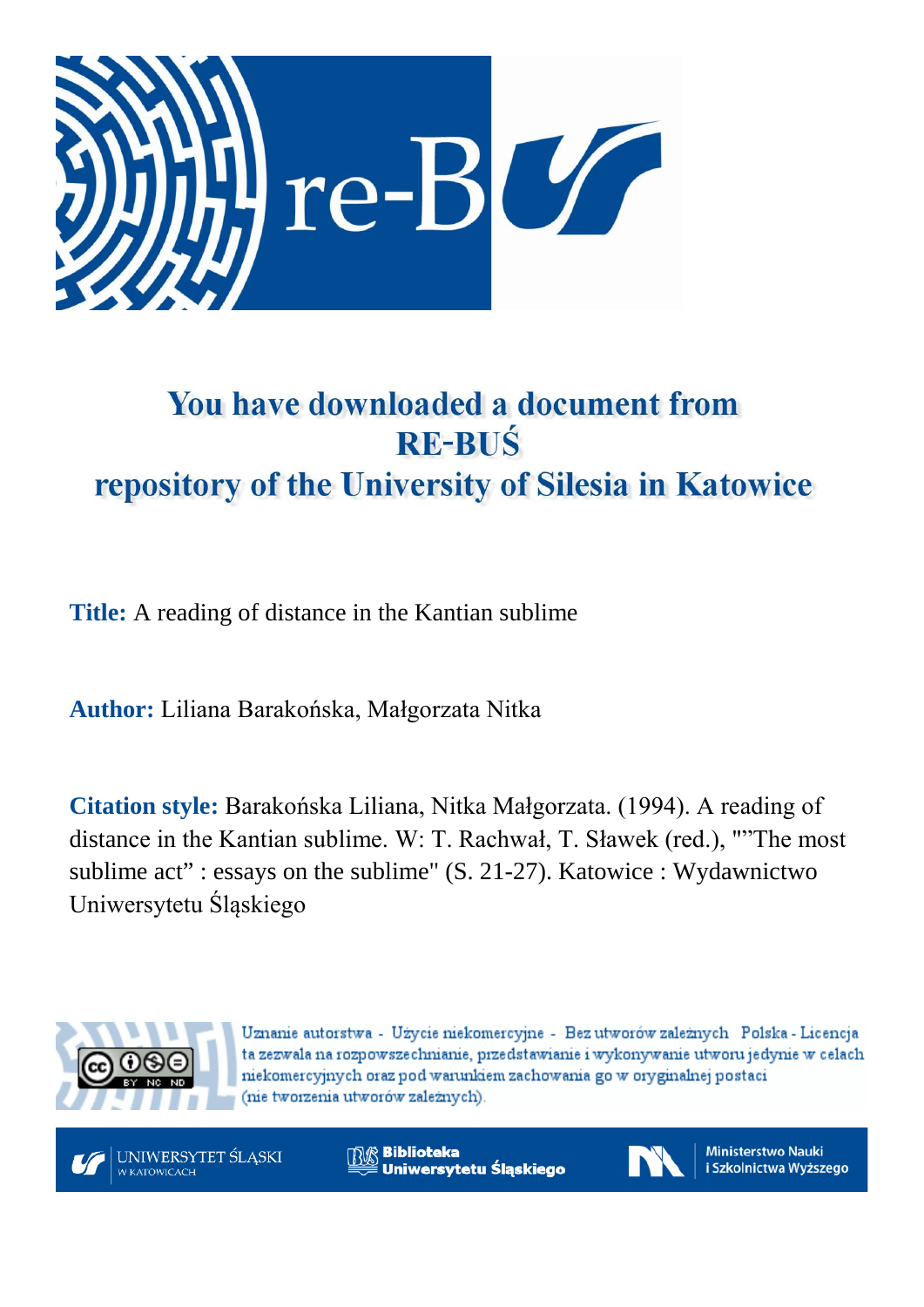

**LILIANA BARAKOŃSKA, MAŁGORZATA NITKA** *University of Silesia*

## A Reading of Distance in the Kantian Sublime

Kant's text comes to be read from the vantage-point of footnotes and examples, its voice-overs. The discourse of *The Critique of Judgement* or, more precisely, "The Analytic of the Beautiful" is, in fact, instituted by a footnote which by being anchored to the title rather than the text comes before its letter. And as Jacques Derrida says this gloss "touches on a difficulty so decisive that one cannot see why it does not constitute the principal text of which it forms the ground bass, that is, the unwritten or underwritten space"<sup>1</sup>.

It is adversaria, sundries written on the side, as if on the edges: citations and examples or observations reduced to the lower ranks of the text that augment a dossier of (the discourse of) the sublime, and form its back-bone.

The derivation of the example as of the thing taken out is always exotic. It enters the text as an expatriate, removed from its native space, and an envoy sent from afar. The example comes as one of many: its function is to represent which is the business of an ambassador, the one that arrives from the other territory to body it forth. The foreign service entails attachment: the example develops a relationship of contiguity with the thesis/statement whose truth it is to assert, whose legitimacy it is to corroborate. Apart from its existence of a typical instance the example signifies an object or action which should/should not be copied or followed; its vocation is twofold since it accommodates imitation as well as intimidation, both being the directions of pedagogy.

The code of the exemplary conduct, the protocol, furthermore specifies the didactic nature of the undertaking: the example is in the main to illustrate, that is explain a point. The pedagogy of the example is, however, mis-leading. In the

<sup>1</sup>J. Derrida, *Parergon. The Truth in Painting,* trans. G. Bennington and I. McLeod (Chicago: University of Chicago Press, 1987), p. 70.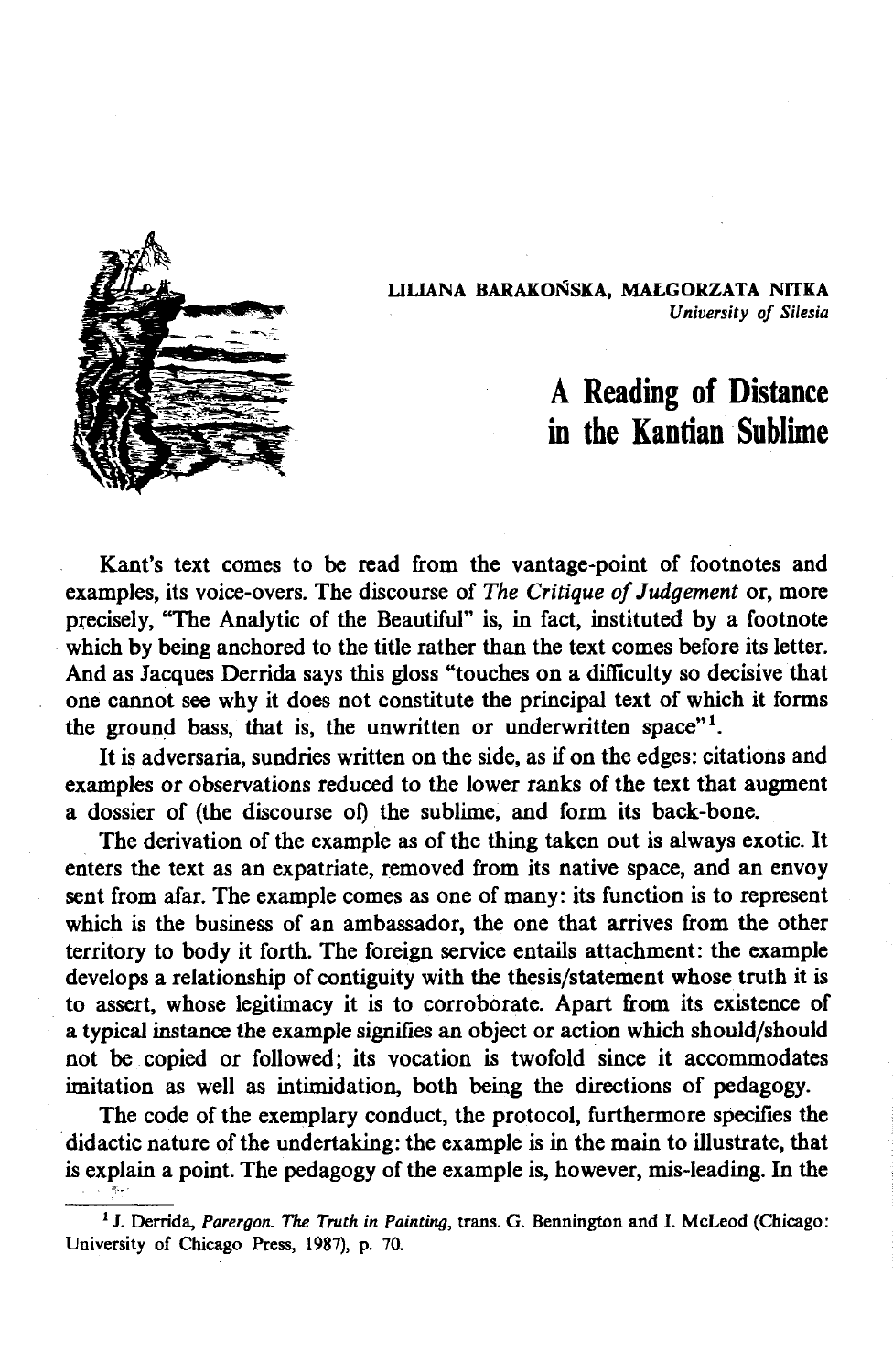vicinity of the example one must be on the guard as it tends to take a wayward course walking out on the argument, steering clear of what it was to demonstrate. Even Kant, the philosopher always vigilant of mystagogues, falls prey of the deceptive teaching of the instance, takes a false step induced by its impostor guidance.

The examples picked by Kant to illuminate the concept of the sublime always come as visible imports carried from abroad of other texts or commonplaces/hearsay. Their secondhandness does not fail to label itself with a tag of "as it is said" introducing the example of St. Peter's in Rome or "what Savary reports" that announces the case of the Pyramids. Some other examples are voices of Burke and Addison, taken and alchemized, as if following the Burkean concept of distance and modification as imperative for the sublime<sup>2</sup>. *The Critique of Judgement* speaks in multi-far-ious tones, tongues and genders, in a modulating pitch of argument and the low-key of footnotes. Its polyphony, is set by Kant who has to know the score of the tonal montage<sup>3</sup>.

The mechanism of the passages with the Pyramid and St. Peter's inserts evinces one of many a priori somersaults turned in/turned by the work: when the philosophical argument serves to illustrate the examples and bear witness to their accuracy. Kant's theory of apprehension and comprehension offers then an explanation of Savary's remark that

> in order to get the full emotional effect of the size of the Pyramids we must avoid coming too near just as much as remaining too far away. For in the latter case the representation of the apprehended parts (the tiers of stones) is but obscure, and produces **no** effect upon the aesthetic judgement of the Subject In the former, however, it takes the eye some time to complete the apprehension from the base to the summit; but in the interval the first tiers always in part disappear before the imagination has taken in the last, and so the comprehension is never complete<sup>4</sup>.

The sublime introduces the Analytic of the Distance: the distance between the cognitive faculties, the I and the Pyramids, the comprehension and its completion, the thesis and the example, the example and the text, the text and the land, the genre and the space (The example comes from Savary's book which is *Letters from Egypt,* and the letter, by definition, is always a genre of distance).

<sup>&</sup>lt;sup>2</sup> E. Burke, *A Philosophical Inquiry into the Origin of Our Ideas of the Sublime and Beautiful.* (Oxford: Oxford University Press, 1990), p. 36:

When danger or pain press loo nearly, they are incapable of giving any delight, and are simply terrible; but at certain distances, and with certain modifications, they may be, and they are, delightful, as we every day experience.

<sup>&</sup>lt;sup>3</sup> Cf. J. Derrida, "Of an Apocalyptic Tone Recently Adopted in Philosophy", in Oxford Literary Review 6.2 (1984), trans. J.P. Leavey, Jr. pp. 3—37.

<sup>41.</sup> Kant, *The Critique of Judgement,* trans. J.C. Meredith (Oxford: Oxford University Press, 1973), §26, pp. 99—100. All the quotations will come from this edition and will be marked by the initial CJ and appropriate § and page number.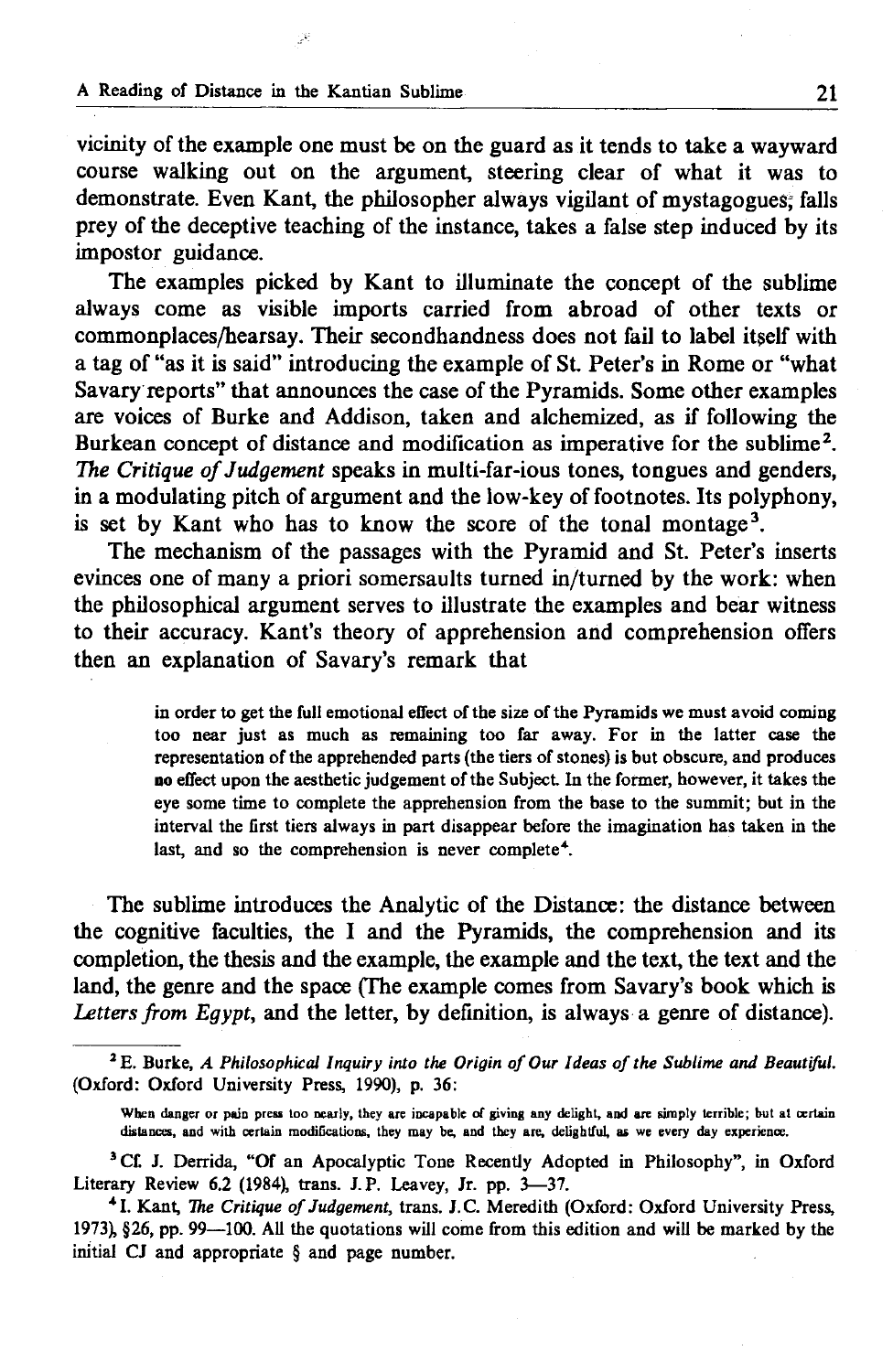The distance spellbinds the discourse: the discourse of/on the sublime turns the discourse of/on distance, whose code is the code of spacing.

The full emotional effect calls for a regulation/discipline of distance, the distance is subject to negotiation, some middle ground which could bind apprehension and comprehension, make them enter into an alliance, move at the same pace, has to be found. ("In apprehension a manifold of sensible intuitions is run through and held, together, whereas in comprehension past sensible intuitions are held in memory alongside current ones, thus enabling the mind to grasp whole series of perceptions."<sup>5</sup>) The quoted stipulation of "neither too far nor too near" as mandatory to obtain "the full emotional effect" becomes unexpectedly controverted by what was designed to be its illustration. Being on overly distant terms with the object disqualifies or precludes any aesthetic judgement: too great remove abridges the apprehension which occurs as if at one go and in an incompetent manner leading to "no effect". "To see an object distinctly and to perceive its bounds is one and the same thing"<sup>6</sup>: the excessive distance frustrates the idea of infinity by reducing the magnitude to contours, translates it into outlines, clarity and consequently littleness: a clear idea is "another name for a little idea"<sup>7</sup>.

The proximity of the Pyramids engages the eye in a study of vastness, scrutinized piecemeal. The close-up makes the apprehension fall out of step with the comprehension whose incongruity secures the desired collapse of the imagination. The tour of contemplation turns a journey of oblivion in progress of which "the parts first apprehended begin to disappear from the imagination as this advances to the apprehension of yet others" (CJ, §26, 99). To view the Pyramids from a close perspective is to watch them purblind, that is sand-blind. The onward course obliterates, blots out, the previous view; the space of the apprehension/comprehension is the sabulous space of a desert, whose landscape complements the Pyramids, the infinite surface susceptible to erasure, however only partial, and covering over, like Freud's Mystic Writing Pad which offers "an ever-ready receptive surface and permanent traces of the inscriptions that have been made on it"<sup>8</sup>, like Rousseau's brain:

> ... my brain became as sand Where the first wave had more than half erased The track of deer on desert Labrador, Whilst the fierce wolf from which they fled amazed Leaves his sight visibly upon the shore...<sup>9</sup>

®S. Freud, "A Note upon the 'Mystic Writing-Pad' ", in *The Pelican Freud Library,* vol. 11, trans. J. Strachey (Harmondsworth: Penguin Books, 1984), p. 431.

<sup>9</sup> P. B. Shelley, *The Triumph of Life*, *ll.* 404 - 408.

<sup>5</sup> P. Crowther, *The Kantian Sublime* (Oxford: Clarendon Press, 1991), p. 96.

<sup>6</sup>E. Burke, *A Philosophical...,* p. 58.

<sup>. 7</sup> Ibid.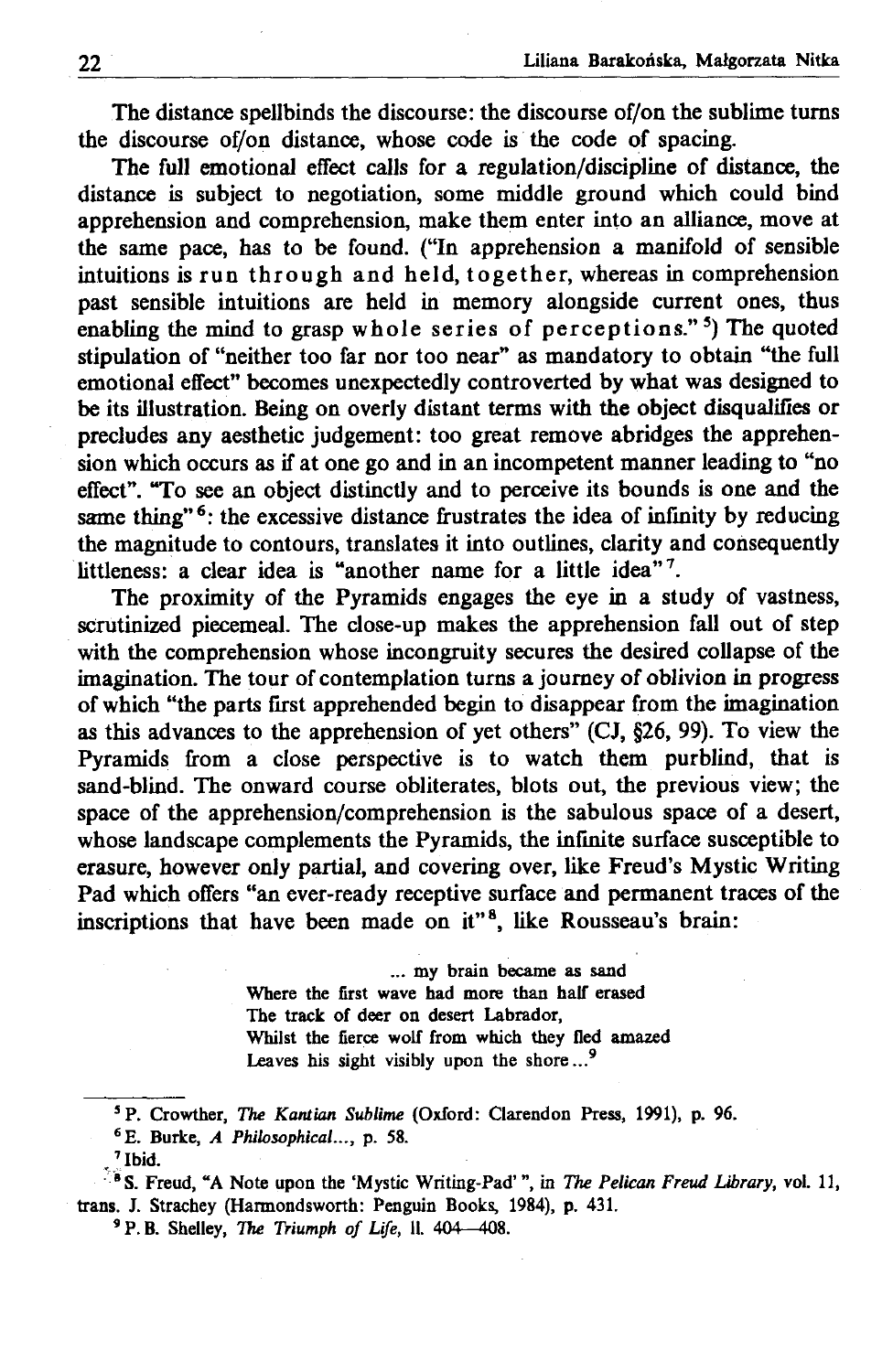"The comprehension is never complete" as the viewer cannot cope with the excessive nearness, cannot take in a whole, his imagination is sand-stormed, overpowered, as incapable of embracing a totality. Imagination not commensurate with the reason's concept of the object as a totum defers the accomplishment which remains forever far-off. The crisis of imagination evokes the presence of the sublime. The comprehension is built on sand.

Distance in the Kantian sublime is always a distance between man and stone. It is a distance which establishes and regulates a relationship between the body of man and the body of stone. Of stone which is introduced in the form of the pyramids and then punningly multiplied in the example of the Church of Saint Peter in Rome. (The Church, itself of stone, is named after the one who is the Rock).

The distance which mediates between man and stone inaugurates a petrifying relationship/a relationship of petrification as the visitor touring the places of stone is astonished, petrified, turned to stone. "One would almost say *medusé*"10 as petrification is the business of Medusa, one of the Gorgons. The masks of the Gorgons were worn by priestesses to the triple goddess of the Moon in order to intimidate and divert the profane from penetrating the divine mysteries. Thus the mask of the Gorgon serves to hold aloof, keep at a distance; its monstrous grimace is that of an official admonition like the lapidary/lapidarian words of Isis, words which evoke eternity and are inscribed on the Temple thus obstructing entrance to another stone structure. "Perhaps, remarks Kant in a footnote, there has never been a more sublime utterance, or a thought more sublimely expressed, than the well known inscription upon the Temple of Isis (Mother of Nature). 'I am that is, and that ever shall be, and no mortal hath raised the veil from my face' " (CJ, §49). It is precisely the moment of lifting, unveiling, revealing that Kant is concerned or rather disconcerted about: we must not disclose, discover as that would afford a vision, a seeing, and that must be avoided. We must not see, we must a-vert our eyes to elude being turned to stone in the face of Isis, the returning figure of Kant's writings, the figure which functions as a premonition, a forebodying of the eternal. We must keep in mind the lecture on or reading of eternity Kant advances in *Das Ende aller Dinge* where eternity is qualified in terms customarily associated with stones: time, mutability, transitoriness, all which pertains to the phenomenal world, the whole nature is paralysed, petrified, literally, turned to stone.

To approach the suprasensible notion of eternity we perform a detour through that which is perceptible by the senses, a detour which takes us through a landscape of stone, landscape furnished with monumental executions in stone: the pyramids, St. Peter's Church, the writing of Isis. It is a landscape of hewn stone, polluted by the tool of man, and thus chiselled against the letter

<sup>10</sup> J. Derrida, *Parergon...,* p. 142.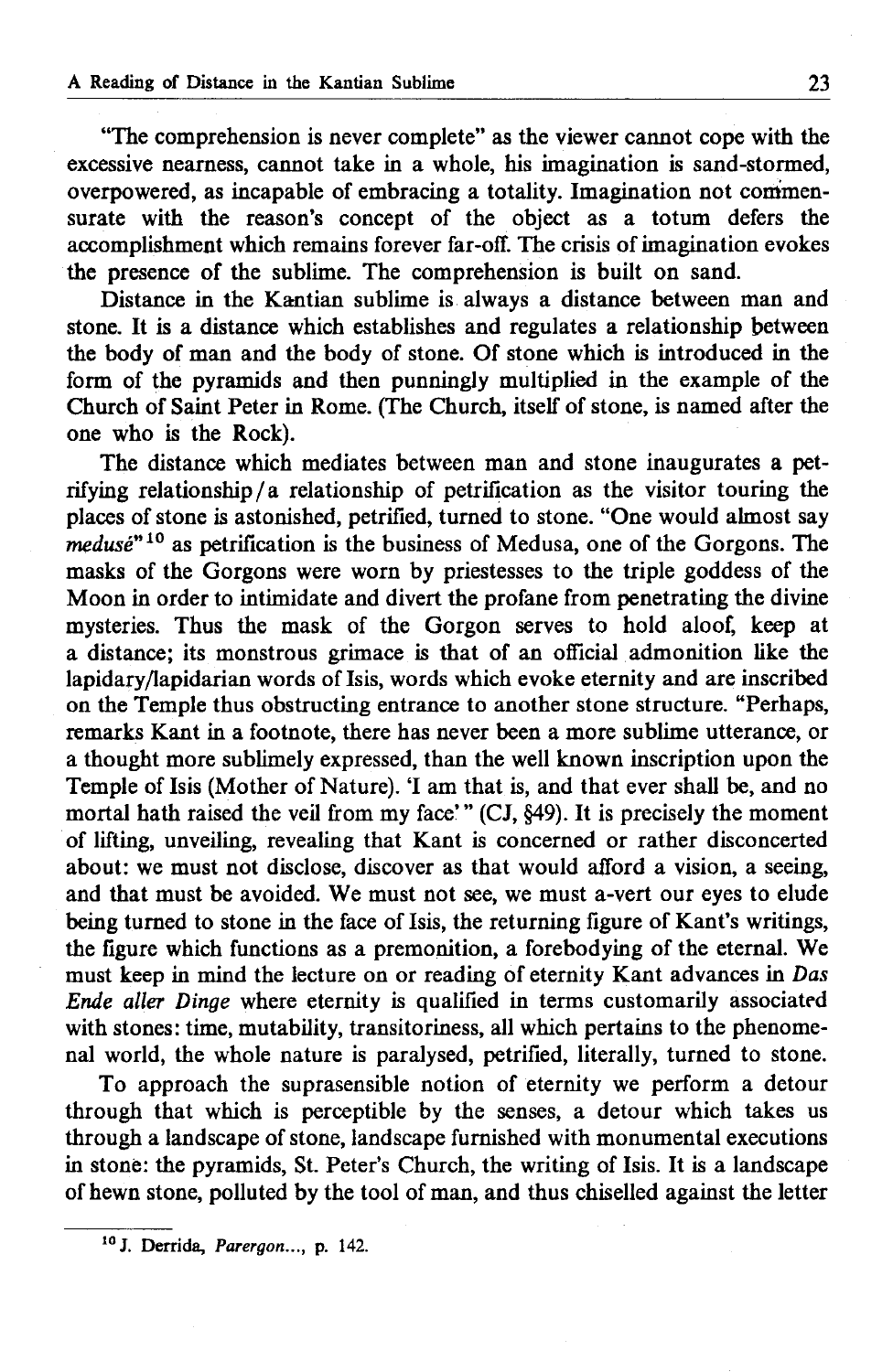of the law which, *ex post facto,* Kant enforces when he postulates: "we must not point to the sublime in works of art (e.g. buildings, columns and the like) where a human end determines the form as well as the magnitude ... but in rude nature" (CJ, §26, 100). Kant provides an example only to contradict himself, almost in the same breath, and yet, there is a delay: he displays the man-sculptured stone before imposing restrictions on it, as if suspending the law, deflecting it, putting it in parentheses (as he does with buildings, columns and the like).

Let us delay our journey for a while and pose a question about the metanarrative which warrants Kant's obsession with stone imagery. What is it that Kant seems to remind us of by way of highlighting, privileging, elevating the stone? Why does his high-handed gesture always appear to demonstrate, the monumental, the monumental which puts in mind: which reminds, but also monitors, admonishes, the monumental which demonstrates the monstrous? The monumental connotes threat and coercion, it seems to overpower our senses as it intimates the monstrous which, according to Kant, qualifies an object which by its size annihilates and reduces to nothing the end which constitutes its concept. The monument Kant erects cripples our senses, mutilates our bodies, brings them to a standstill, to the double stillness of Atropos, who arrests the tropic movement of the body as well as of language, imposing the motionless and silence of death. The monument in Kant's writing comes as a funerary monument. The stone is a monition of death, of death to come and of death which has already taken place. The sublime negotiates the distance between man and stone as the distance between man and death.

We should not forget, however, that the space of the sublime is imaginary, fictional as we ourselves project the sublime into nature: our experience of pain and danger is merely hypothetical. According to Kant:

> We may look upon an object as fearful, and yet not be afraid of it, if, that is, our e timate takes the form of our simply *picturing* to ourselves the case of our wishing to offer some resistance to it, and recognizing that all such resistance would be quite futile.

> > (CJ, §28)

## To illustrate his point Kant once again evokes the stony landscape:

Towering rocks, menacing rugged cliffs ... make our power of resistance of trifling moment *in comparison* with their might But, provided our own position is secure, their aspect is all the more attractive for its fearfulness.

(CJ, §28)

The provision made in the name of safety seemingly concerns itself with the body, its totality and inviolability. The body must remain distant. Distance here is defined in terms of security and shelter, which seems to entrench and isolate the body in a far more radical manner than Burke does when he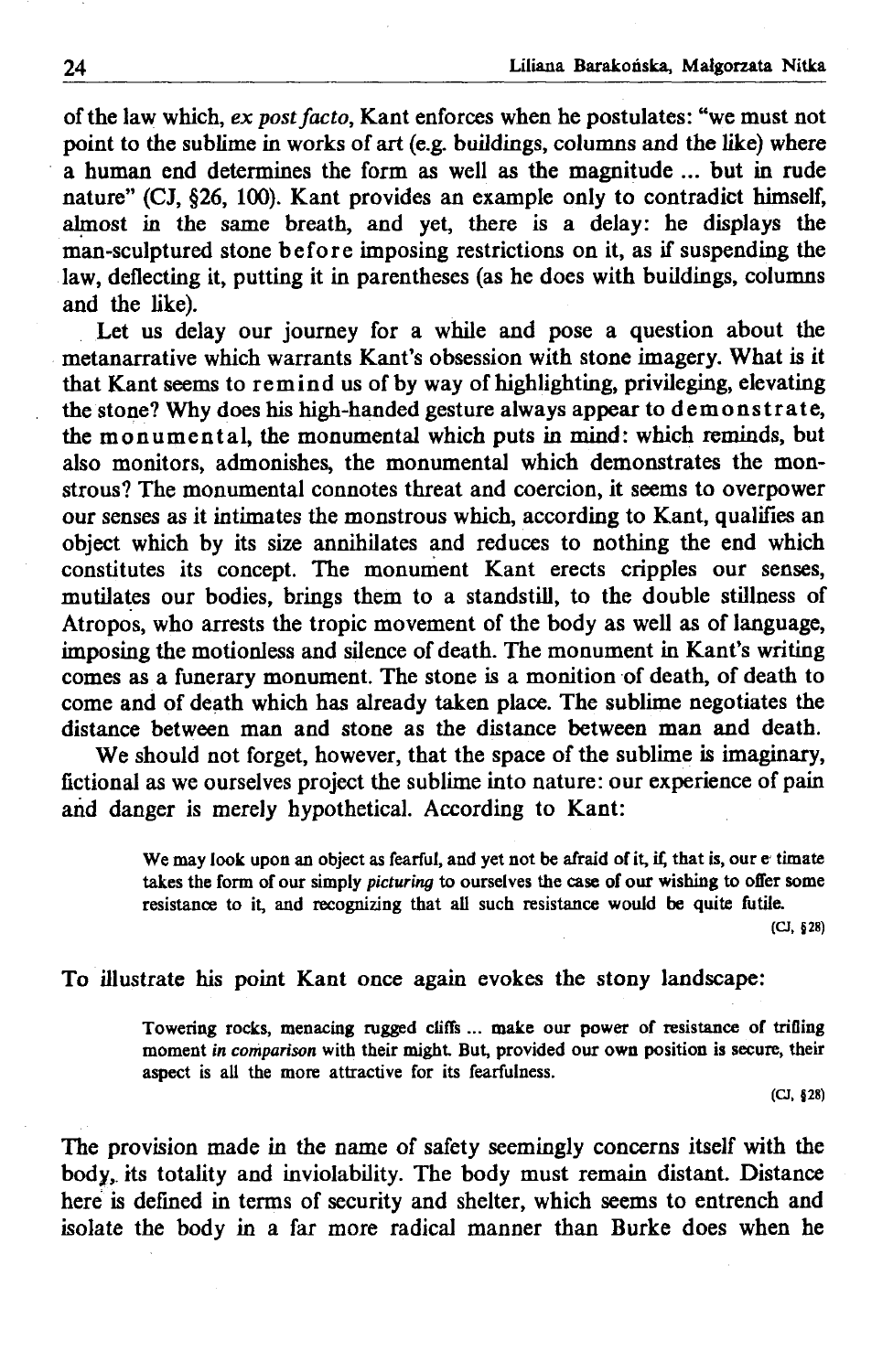postulates that "danger or pain" should not "press too nearly"<sup>11</sup>. Burke's stipulation against nearness becoming too oppressive locates the body at the indeterminate distance delineated by the ambiguity of "too"; whereas-Kant removes the perceiving subject first away from nature without him and then still farther away from nature within him into the seclusion of his own mind. This double retreat results in man being a refugee from nature within and without him to the extent that he may actually risk exposing his body to danger (one must remember the prominence Kant gives to the, as he claims, ennobling state of war). Thus the body becomes entangled in the intricacies of distancing as now distance between the body and the rock is adjusted by the tension of the conditional "as if' which de-shelters or un-shelters the body and opens it onto the moment of the dangerous.

It is already obvious that our detour will be impeded, halted, maybe even rendered impassable by the imagination besieged with stone. The stone soon becomes an insurmountable obstacle, a stumbling block, a difficulty for imagination which, in its interminable progress, is unable to meet the demand to grasp absolute totality, the demand imposed on it by reason. Imagination is unequal to the task of presenting the infinite in the finite. The faculty of representation refuses to make present, it frustrates the logocentric desire for unmediated presence. Instead, it presents its own limits, bounds, its own deficiency as it recoils when, to quote J. Addison, "after a few faint efforts, imagination is immediately at a stand, and finds herself swallowed up in the immensity of the void that surrounds it" $12$ .

Addison, while narrating the scene of imagination being overwhelmed, incapacitated, rendered powerless, makes use of very powerful images. The scene is dramatically staged against a backdrop long ago appropriated by the imagery of the sublime which privileges the abyss as presentation of the sublime. It seems ineluctable that the discourse on the sublime should already be implicated in the sublime, should lack the necessary detachment, disinterestedness, and hence should be referred to as the discourse of the sublime, discourse which itself speaks the language of the void, chasm and abyss, discourse which puts itself *en abyme.*

The Kantian problematic of the abyss, which derives from the unbridgeable gap between faculties, between the faculty to conceive and the faculty to present, questions the symbolic relation between the concept and the image. As the imagination fails to present any object which would correspond with a concept, the image and the concept or, in other words, the signifier and the signified, are "doomed" to stay apart from one another. Their state of being apart conditions a special kind of distance between them, distance enmeshed

<sup>11</sup> E. Burke, *A Philosophical...,* p. 36.

*<sup>12</sup> J.* Addison, *Critical Essays from "The Spectator",* Essay No. 420.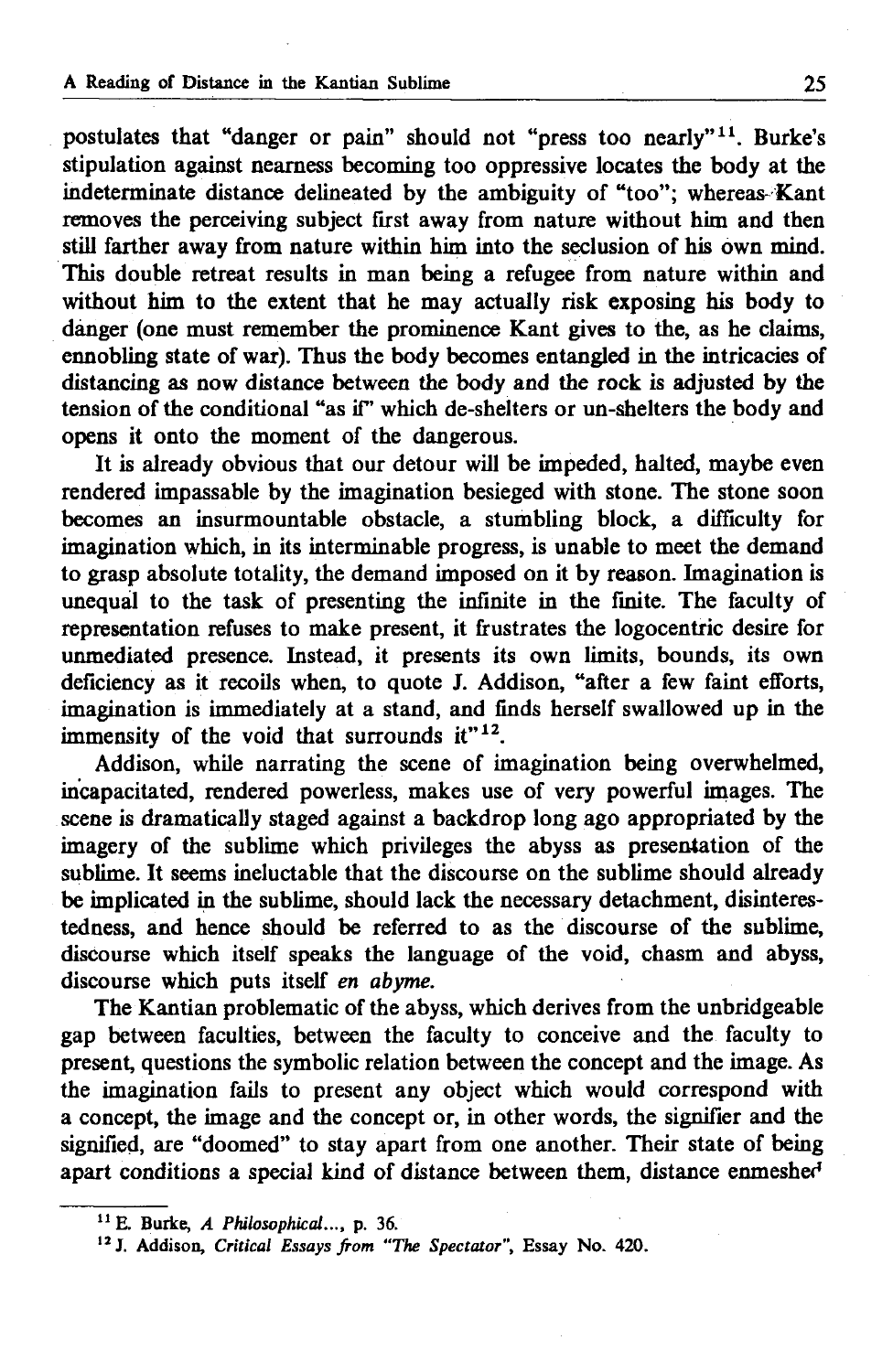in the complexities of parts and departures. To understand the relationship between the symbolic order and distance, let us take recourse to the early history of symbol.

> For the Greeks, the *symbolon* was a piece of pottery or earthenware that was broken in two prior to someone's (usually a warrior's) voyage. One of the pieces remained at the site of departure while the other was carried by the traveller and "voyaged" with him. Upon his return, the traveller's piece of pottery served as a sign of recognition and as proof of his identity when it was rejoined with its matching complement. The word symbol referred to each of the pieces as well as to the act of putting the two pieces together: Gr. symballo = to put together<sup>13</sup>.

The moment of putting together, the moment of accord, of identity never arrives as in the aesthetic of the sublime there is no relation of analogy or resemblance between the image and the concept. The sublime, which is not contained in a finite form nor in the infinite idea, is brought about at the moment of rupture, at the moment of incommensurability which, to borrow an architectural metaphor used by Freud to describe a style of writing, is "colossal and  $\bar{p}y$ ramidal"<sup>14</sup>.

The sublime dramatizes the bounds of one's capacities as its presence perforce makes one aware of the inadequacy of imagination. This frustrating knowledge becomes a cautionary reminder that "the world as infinite totality"<sup>15</sup> lies not within the I's ken. The experience of the sublime extends to the subject the trauma of deficiency and noncompletion. "The sublime in one of its aspects is ... this chastening, humiliating power, which decentres the subject into an awesome awareness of its finitude, its own petty position in the universe, just as the experience of beauty shores it up"<sup>16</sup>. In the latter the compatibility of mind and reality is validated as the faculties of cognition (imagination and understanding) are united in a harmonious accord while the sublime generates roughness and turmoil which dislodge the imagination, throw it out of joint, call it into question.

The condition of the beautiful is a mode of repletion which spells completeness. Its topos is a sealed space of closure, a space of motherly protection. In the presence of the beautiful the faculties concur and their harmony brings about complacency, peace of mind. Beauty is a peace-keeping force. Peacetime is to be distrusted as the season in which there hold sway "the spirit of commerce, ignoble greed, cowardice and effeminacy". Peace is a state

16 Ibid, p. 90.

<sup>13</sup> E! Rashkin, "Tools for a new Psychoanalitic", in *Diacritics,* winter 1988, p. 47.

<sup>14</sup> S. Freud, "The Interpretation of Dreams", in *The Penguin Freud Library,* vol. 4, trans. J. Strachey (Harmondsworth: Penguin Books, 1991), p. 403.

<sup>&</sup>lt;sup>15</sup> T. Eagleton, "The Kantian Imaginary", in *The Ideology of the Aesthetic* (Oxford: Basil Blackwell, 1990), p. 89.